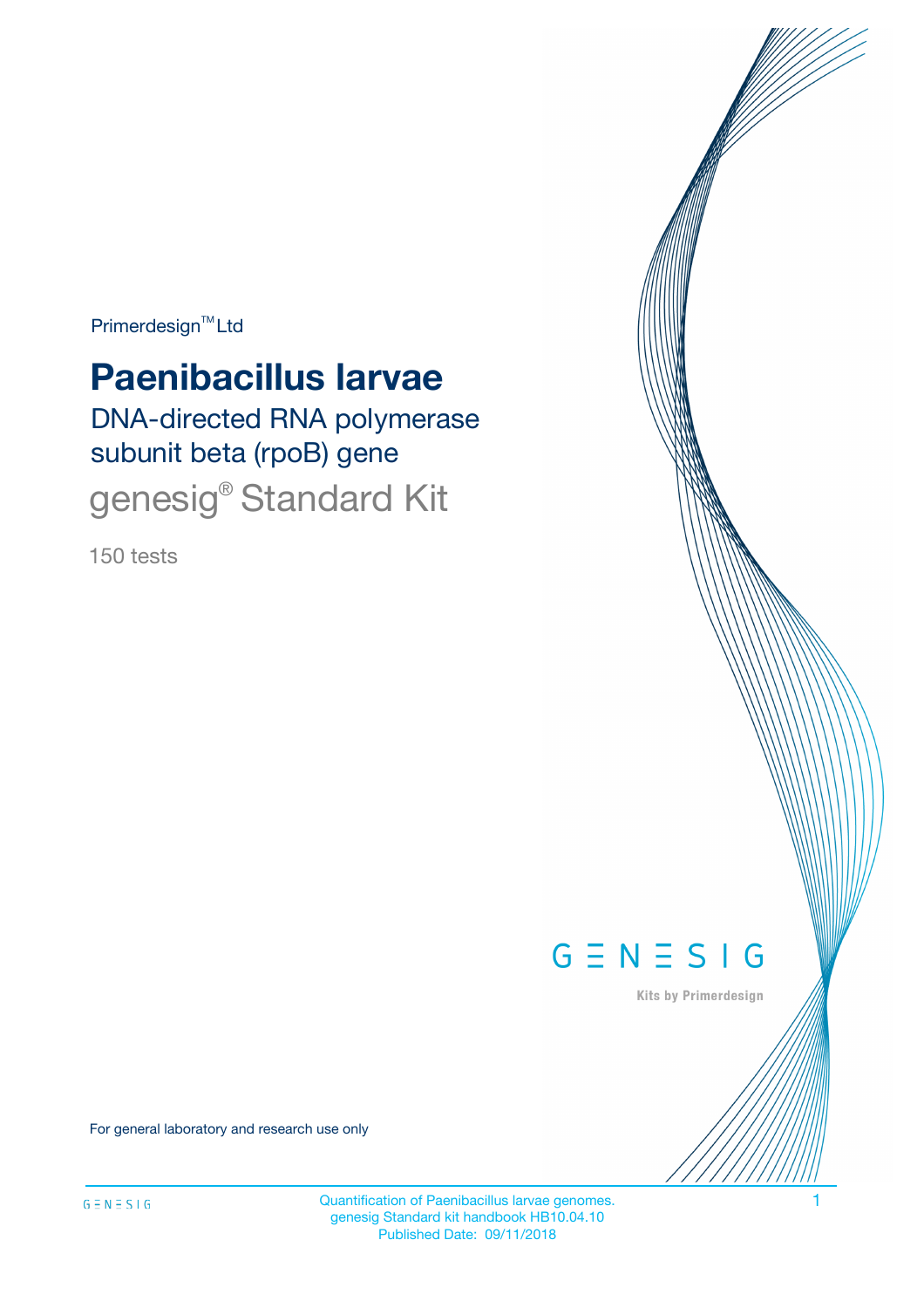## Introduction to Paenibacillus larvae

Paenibacillus is a genus of facultative anaerobic, endospore-forming bacteria. Paenibacillus larvae subsp. larvae (formerly Bacillus larvae) has an estimated genome size of 5.0 Mbp. This spore-forming bacterium is the causative agent of American foulbrood (AFB) disease, a highly contagious disease affecting the larval and pupal stages of honeybees (Apis mellifera L.).

The disease spreads when spores are carried on drifting bees, hive parts, beekeepers' clothes, and contaminated pollen or honey. The most susceptible to this disease are young larvae, with the ingestion of as few as 10 infectious spores being sufficient to cause death in the late stages of larval development. Adult bees are less susceptible to P.larvae due to resistance traits and hygienic behaviour of adult worker bees.

Infected individuals turn brown and then black, and the resultant mass becomes a hard scale of material deposited on the side of the cell. AFB is one of the few bee diseases capable of killing a colony, and it presents unique problems for prevention and control because the spores can remain viable for long periods and survive under adverse environmental conditions. AFB causes hive destruction and consequently important economic losses to beekeepers and to apiculture worldwide.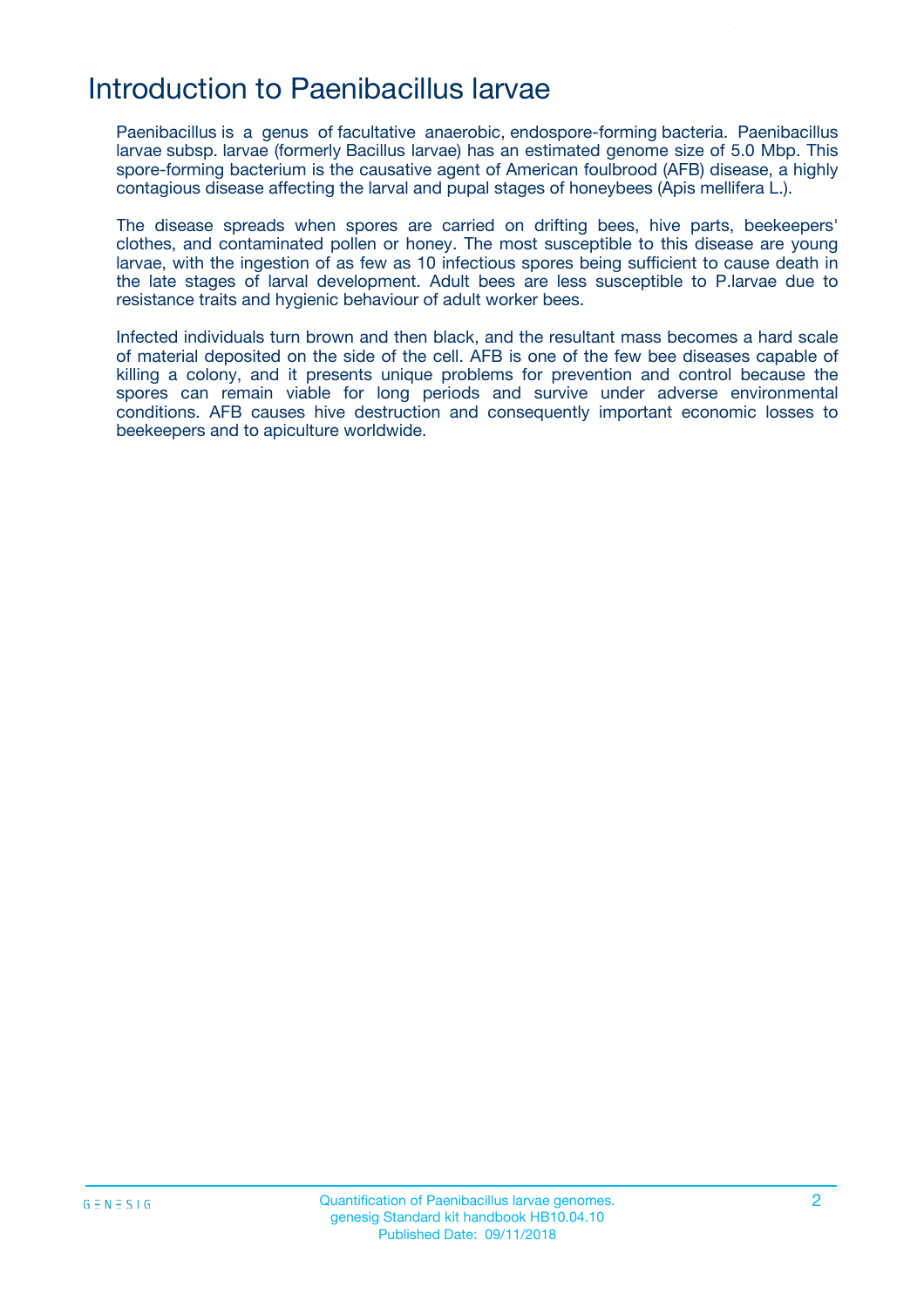

The Primerdesign genesig Kit for Paenibacillus larvae (P.larvae) genomes is designed for the in vitro quantification of P.larvae genomes. The kit is designed to have a broad detection profile. Specifically, the primers represent 100% homology with over 95% of the NCBI database reference sequences available at the time of design.

The dynamics of genetic variation means that new sequence information may become available after the initial design. Primerdesign periodically reviews the detection profiles of our kits and when required releases new versions.

If you require further information, or have a specific question about the detection profile of this kit then please send an e.mail to enquiry@primerdesign.co.uk and our bioinformatics team will answer your question.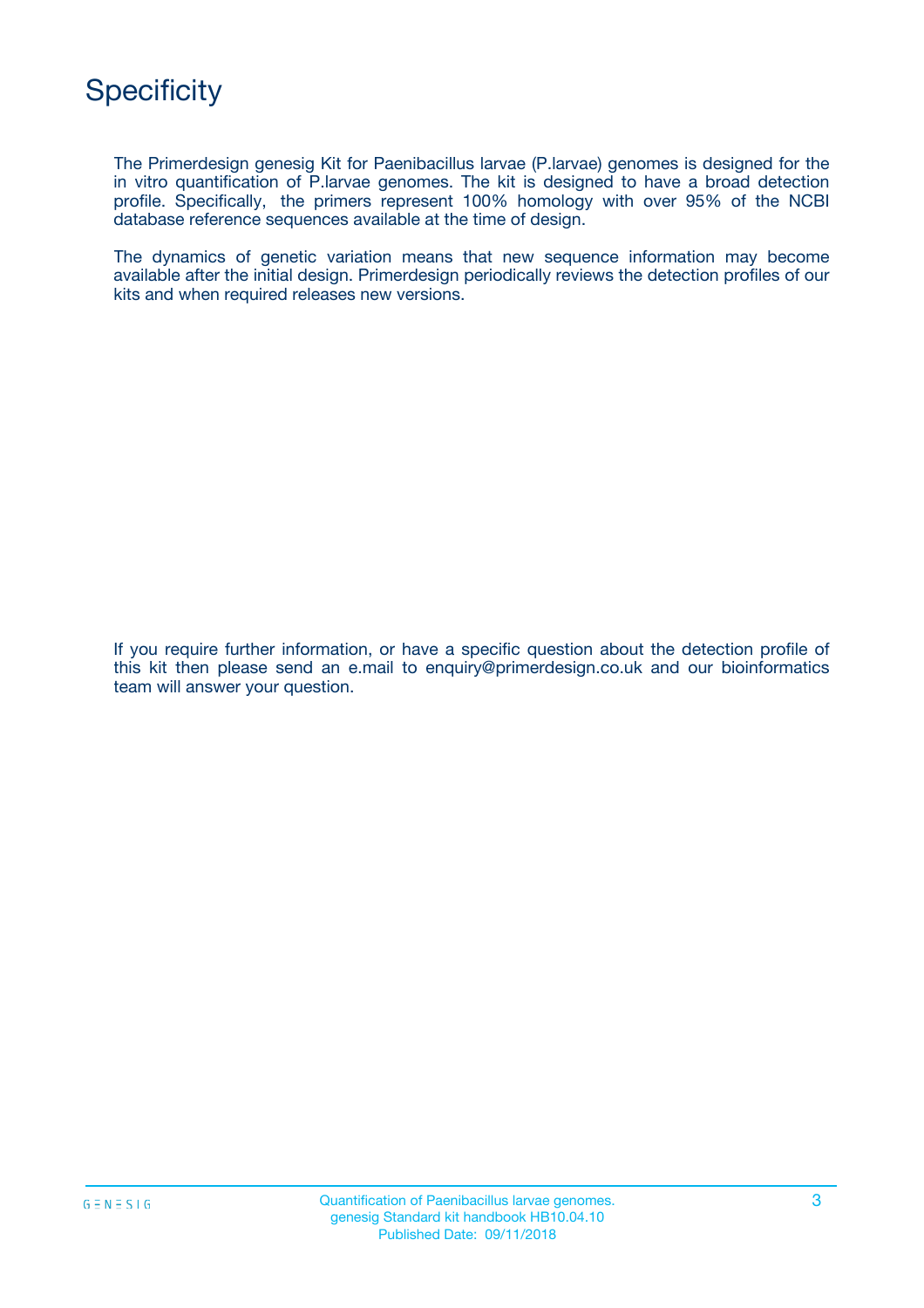## Kit contents

- **P.larvae specific primer/probe mix (150 reactions BROWN)** FAM labelled
- **P.larvae positive control template (for Standard curve RED)**
- **RNase/DNase free water (WHITE)** for resuspension of primer/probe mixes
- **Template preparation buffer (YELLOW)** for resuspension of positive control template and standard curve preparation

## Reagents and equipment to be supplied by the user

#### **Real-time PCR Instrument**

#### **Extraction kit**

This kit is recommended for use with genesig Easy DNA/RNA extraction kit. However, it is designed to work well with all processes that yield high quality RNA and DNA with minimal PCR inhibitors.

#### **oasig**TM **lyophilised or Precision**®**PLUS 2X qPCR Master Mix**

This kit is intended for use with oasig or PrecisionPLUS2X qPCR Master Mix.

**Pipettors and Tips**

**Vortex and centrifuge**

**Thin walled 1.5 ml PCR reaction tubes**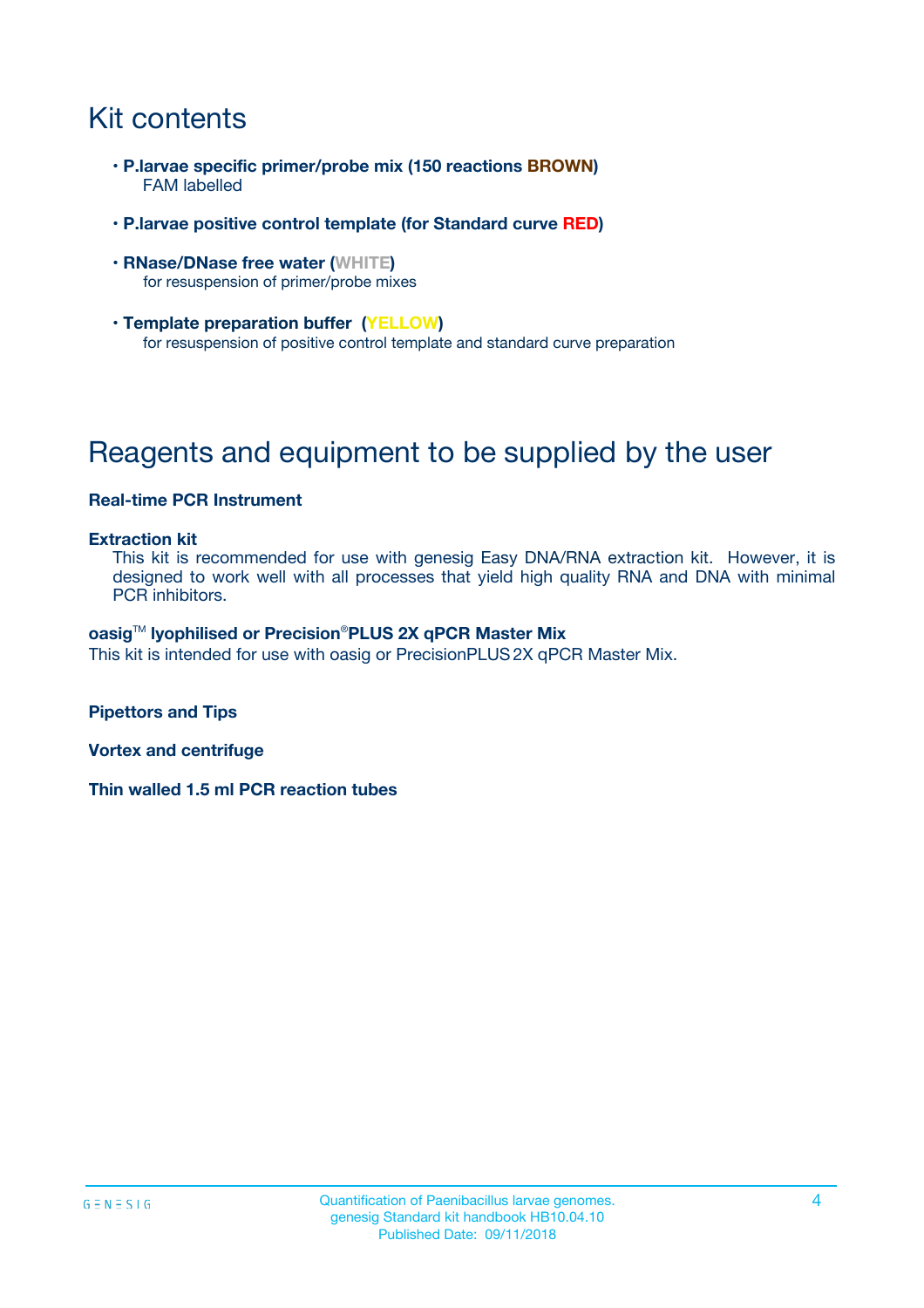### Kit storage and stability

This kit is stable at room temperature but should be stored at -20ºC on arrival. Once the lyophilised components have been resuspended they should not be exposed to temperatures above -20°C for longer than 30 minutes at a time and unnecessary repeated freeze/thawing should be avoided. The kit is stable for six months from the date of resuspension under these circumstances.

If a standard curve dilution series is prepared this can be stored frozen for an extended period. If you see any degradation in this serial dilution a fresh standard curve can be prepared from the positive control.

Primerdesign does not recommend using the kit after the expiry date stated on the pack.

### Suitable sample material

All kinds of sample material suited for PCR amplification can be used. Please ensure the samples are suitable in terms of purity, concentration, and DNA integrity. Always run at least one negative control with the samples. To prepare a negative-control, replace the template DNA sample with RNase/DNase free water.

### Dynamic range of test

Under optimal PCR conditions genesig P.larvae detection kits have very high priming efficiencies of >95% and can detect less than 100 copies of target template.

### Notices and disclaimers

This product is developed, designed and sold for research purposes only. It is not intended for human diagnostic or drug purposes or to be administered to humans unless clearly expressed for that purpose by the Food and Drug Administration in the USA or the appropriate regulatory authorities in the country of use. During the warranty period Primerdesign genesig detection kits allow precise and reproducible data recovery combined with excellent sensitivity. For data obtained by violation to the general GLP guidelines and the manufacturer's recommendations the right to claim under guarantee is expired. PCR is a proprietary technology covered by several US and foreign patents. These patents are owned by Roche Molecular Systems Inc. and have been sub-licensed by PE Corporation in certain fields. Depending on your specific application you may need a license from Roche or PE to practice PCR. Additional information on purchasing licenses to practice the PCR process may be obtained by contacting the Director of Licensing at Roche Molecular Systems, 1145 Atlantic Avenue, Alameda, CA 94501 or Applied Biosystems business group of the Applera Corporation, 850 Lincoln Centre Drive, Foster City, CA 94404. In addition, the 5' nuclease assay and other homogeneous amplification methods used in connection with the PCR process may be covered by U.S. Patents 5,210,015 and 5,487,972, owned by Roche Molecular Systems, Inc, and by U.S. Patent 5,538,848, owned by The Perkin-Elmer Corporation.

### Trademarks

Primerdesign™ is a trademark of Primerdesign Ltd.

genesig $^\circledR$  is a registered trademark of Primerdesign Ltd.

The PCR process is covered by US Patents 4,683,195, and 4,683,202 and foreign equivalents owned by Hoffmann-La Roche AG. BI, ABI PRISM® GeneAmp® and MicroAmp® are registered trademarks of the Applera Genomics (Applied Biosystems Corporation). BIOMEK® is a registered trademark of Beckman Instruments, Inc.; iCycler™ is a registered trademark of Bio-Rad Laboratories, Rotor-Gene is a trademark of Corbett Research. LightCycler™ is a registered trademark of the Idaho Technology Inc. GeneAmp®, TaqMan® and AmpliTaqGold® are registered trademarks of Roche Molecular Systems, Inc., The purchase of the Primerdesign reagents cannot be construed as an authorization or implicit license to practice PCR under any patents held by Hoffmann-LaRoche Inc.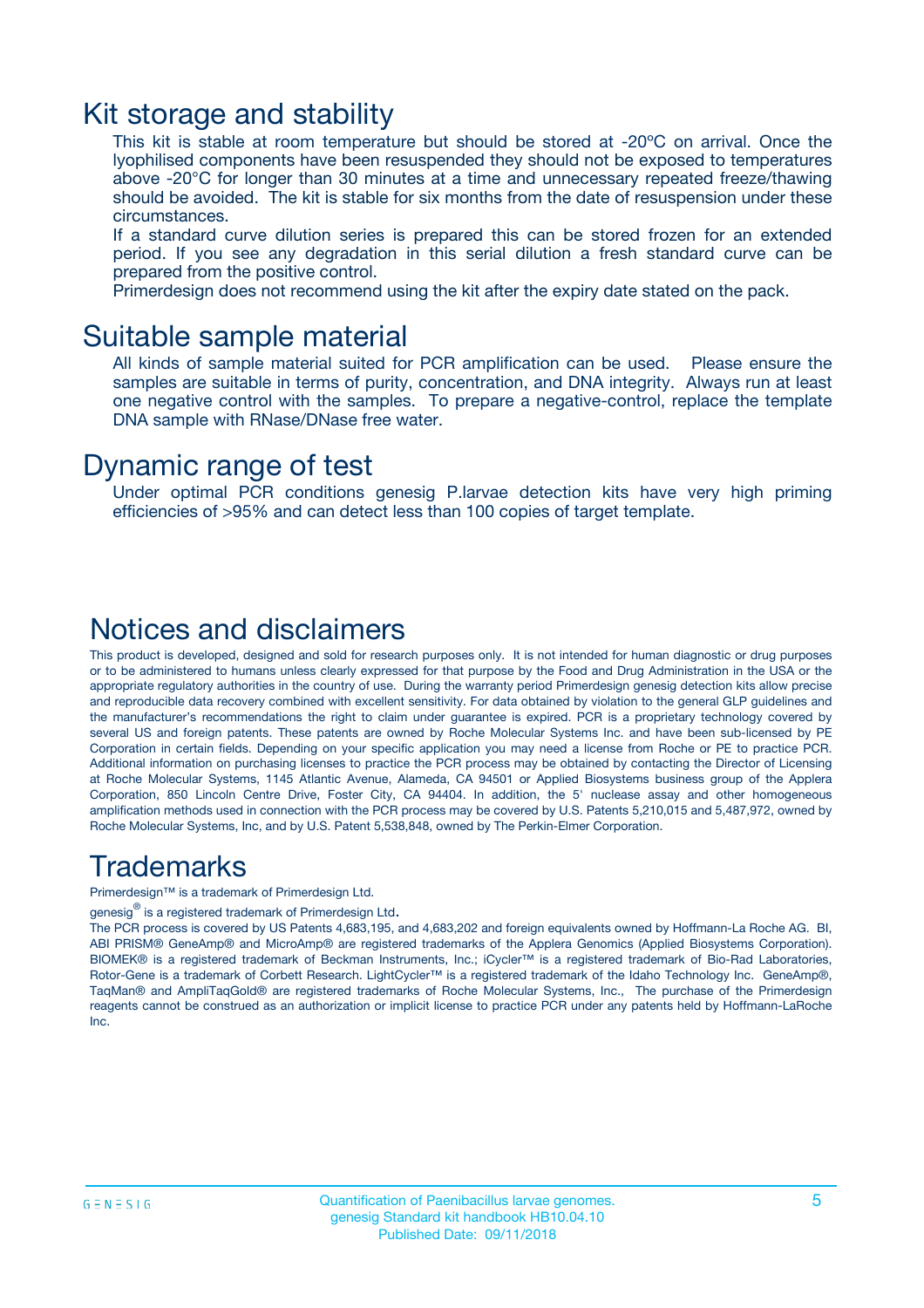## Principles of the test

#### **Real-time PCR**

A P.larvae specific primer and probe mix is provided and this can be detected through the FAM channel.

The primer and probe mix provided exploits the so-called TaqMan® principle. During PCR amplification, forward and reverse primers hybridize to the P.larvae DNA. A fluorogenic probe is included in the same reaction mixture which consists of a DNA probe labeled with a 5`-dye and a 3`-quencher. During PCR amplification, the probe is cleaved and the reporter dye and quencher are separated. The resulting increase in fluorescence can be detected on a range of qPCR platforms.

#### **Positive control**

For copy number determination and as a positive control for the PCR set up, the kit contains a positive control template. This can be used to generate a standard curve of P.larvae copy number / Cq value. Alternatively the positive control can be used at a single dilution where full quantitative analysis of the samples is not required. Each time the kit is used, at least one positive control reaction must be included in the run. A positive result indicates that the primers and probes for detecting the target P.larvae gene worked properly in that particular experimental scenario. If a negative result is obtained the test results are invalid and must be repeated. Care should be taken to ensure that the positive control does not contaminate any other kit component which would lead to false-positive results. This can be achieved by handling this component in a Post PCR environment. Care should also be taken to avoid cross-contamination of other samples when adding the positive control to the run. This can be avoided by sealing all other samples and negative controls before pipetting the positive control into the positive control well.

#### **Negative control**

To validate any positive findings a negative control reaction should be included every time the kit is used. For this reaction the RNase/DNase free water should be used instead of template. A negative result indicates that the reagents have not become contaminated while setting up the run.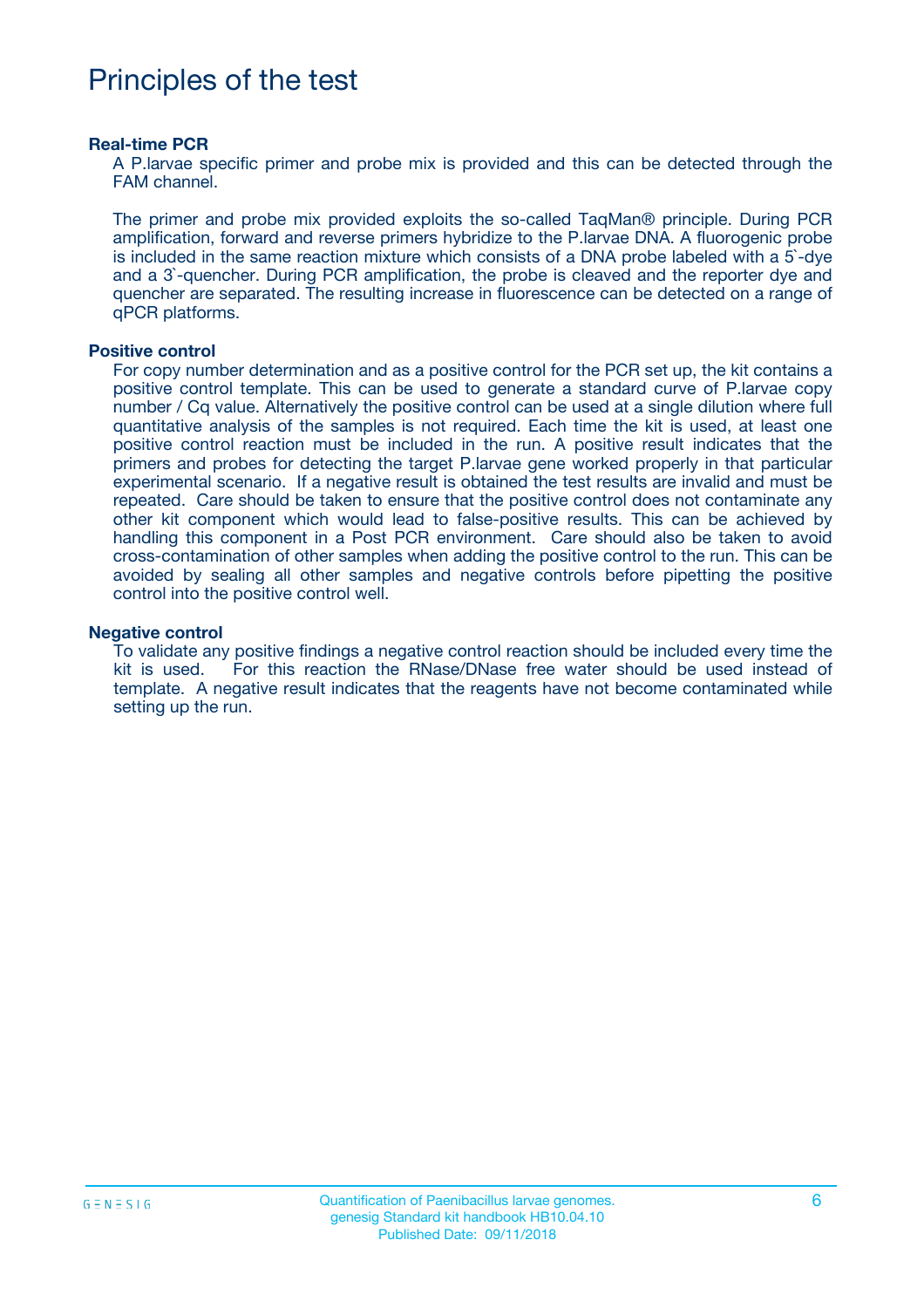### Resuspension protocol

To minimize the risk of contamination with foreign DNA, we recommend that all pipetting be performed in a PCR clean environment. Ideally this would be a designated PCR lab or PCR cabinet. Filter tips are recommended for all pipetting steps.

#### **1. Pulse-spin each tube in a centrifuge before opening.**

This will ensure lyophilised primer and probe mix is in the base of the tube and is not spilt upon opening the tube.

**2. Resuspend the kit components in the RNase/DNase free water supplied, according to the table below.**

To ensure complete resuspension, vortex each tube thoroughly.

| Component - resuspend in water    | Volume    |
|-----------------------------------|-----------|
| <b>Pre-PCR pack</b>               |           |
| P.larvae primer/probe mix (BROWN) | $165 \mu$ |

### **3. Resuspend the positive control template in the template preparation buffer supplied, according to the table below:**

To ensure complete resuspension, vortex the tube thoroughly.

| Component - resuspend in template preparation buffer |        |  |
|------------------------------------------------------|--------|--|
| <b>Post-PCR heat-sealed foil</b>                     |        |  |
| P. larvae Positive Control Template (RED) *          | 500 µl |  |

\* This component contains high copy number template and is a VERY significant contamination risk. It must be opened and handled in a separate laboratory environment, away from the other components.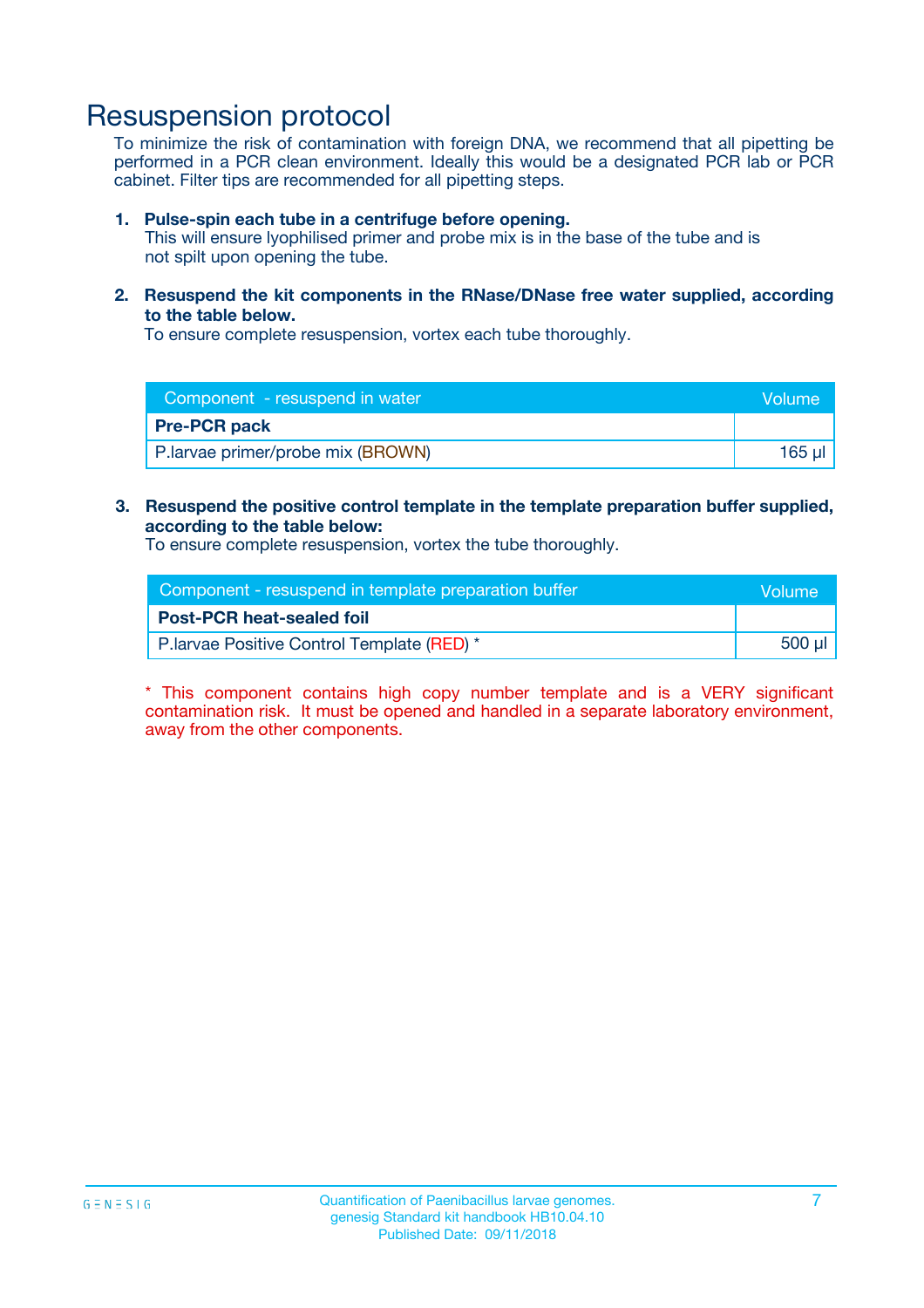## qPCR detection protocol

**1. For each DNA sample prepare a reaction mix according to the table below:** Include sufficient reactions for positive and negative controls.

| Component                                 | Volume   |
|-------------------------------------------|----------|
| oasig or PrecisionPLUS 2X qPCR Master Mix | 10 $\mu$ |
| P.larvae primer/probe mix (BROWN)         | 1 $\mu$  |
| <b>RNase/DNase free water (WHITE)</b>     | $4 \mu$  |
| <b>Final Volume</b>                       | $15 \mu$ |

- **2. Pipette 15µl of this mix into each well according to your qPCR experimental plate set up.**
- **3. Prepare DNA templates for each of your samples.**
- **4. Pipette 5µl of DNA template into each well, according to your experimental plate set up.**

For negative control wells use 5µl of RNase/DNase free water. The final volume in each well is 20µl.

**5. If a standard curve is included for quantitative analysis, prepare a reaction mix according to the table below:**

| Component                                 | Volume  |
|-------------------------------------------|---------|
| oasig or PrecisionPLUS 2X qPCR Master Mix | 10 µl   |
| P.larvae primer/probe mix (BROWN)         | 1 µI    |
| <b>RNase/DNase free water (WHITE)</b>     | $4 \mu$ |
| <b>Final Volume</b>                       | 15 µl   |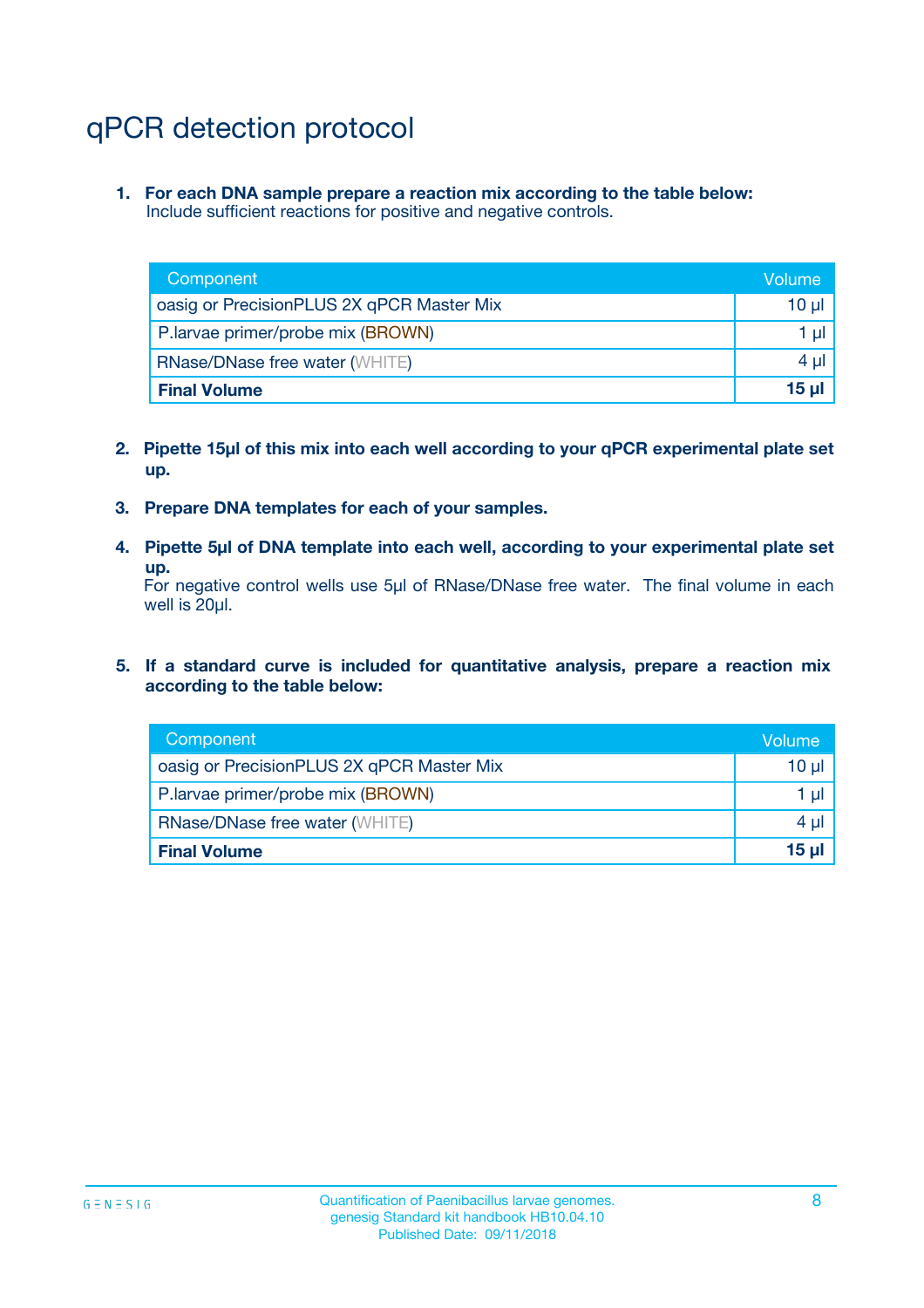### **6. Preparation of a standard curve dilution series.**

- 1) Pipette 90µl of template preparation buffer into 5 tubes and label 2-6
- 2) Pipette 10µl of Positive Control Template (RED) into tube 2
- 3) Vortex thoroughly
- 4) Change pipette tip and pipette 10µl from tube 2 into tube 3
- 5) Vortex thoroughly

Repeat steps 4 and 5 to complete the dilution series

| <b>Standard Curve</b>         | <b>Copy Number</b>     |
|-------------------------------|------------------------|
| Tube 1 Positive control (RED) | $2 \times 10^5$ per µl |
| Tube 2                        | $2 \times 10^4$ per µl |
| Tube 3                        | $2 \times 10^3$ per µl |
| Tube 4                        | $2 \times 10^2$ per µl |
| Tube 5                        | 20 per µl              |
| Tube 6                        | 2 per ul               |

7. Pipette 5µl of standard template into each well for the standard curve according to your experimental plate set up.

The final volume in each well is 20µl.

## qPCR amplification protocol

Amplification conditions using oasig or PrecisionPLUS2X qPCR Master Mix.

|             | <b>Step</b>       | <b>Time</b>     | Temp           |
|-------------|-------------------|-----------------|----------------|
|             | Enzyme activation | 2 min           | $95^{\circ}$ C |
| Cycling x50 | Denaturation      | 10 <sub>s</sub> | 95 $°C$        |
|             | DATA COLLECTION * | 60 s            | 60 °C          |

\* Fluorogenic data should be collected during this step through the FAM channel